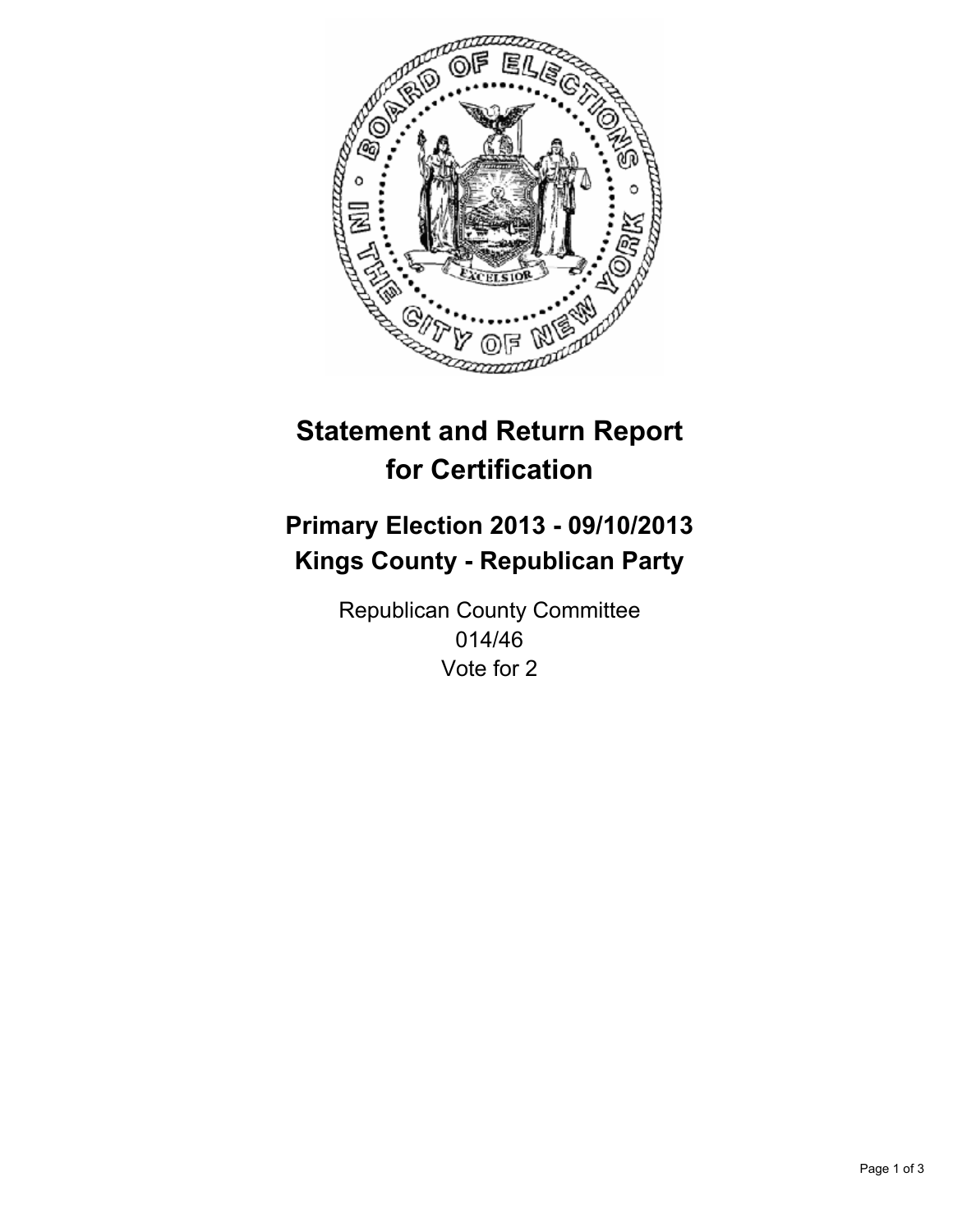

### **Assembly District 46**

| 0        |
|----------|
| 0        |
| 0        |
| 0        |
| $\Omega$ |
| 2        |
| 4        |
| 2        |
|          |
| 15       |
|          |